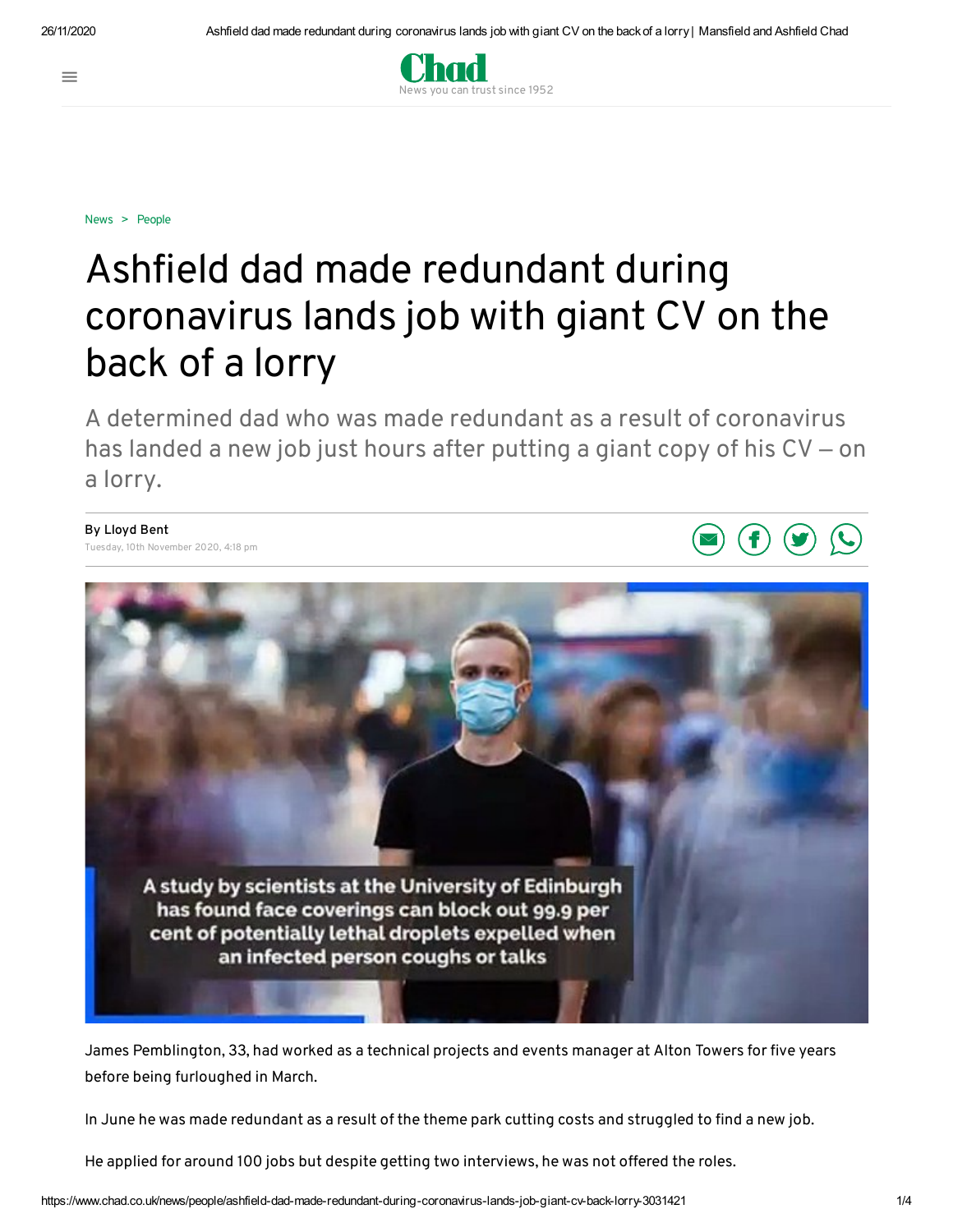## **Sign up to our daily newsletter**

**Enter** your email Signup Signup Signup Signup Signup Signup Signup Signup Signup Signup Signup Signup Signup Signup Signup Signup Signup Signup Signup Signup Signup Signup Signup Signup Signup Signup Signup Signup Signup





James Pemblington who had not worked for around eight months, who now has a new job thanks to his giant CV being advertised on the back of a lorry.

James, who has two sons aged seven and three, even set up his own website called HireJP and sent out "edible" CVs to companies on chocolate brownies featuring a QR code which linked to his site.

But he still had no luck, until he spotted an online competition to have his CV displayed on the back of an 18-tonne HGV.

James won the contest, which was run by lorry advertising firm DrivenMedia and job website Zoek.

**[Manseld](https://www.chad.co.uk/news/crime/mansfield-town-ceo-carolyn-radford-victim-armed-robbery-portugal-3031425) Town CEO Carolyn Radford victim of armed robbery in Portugal**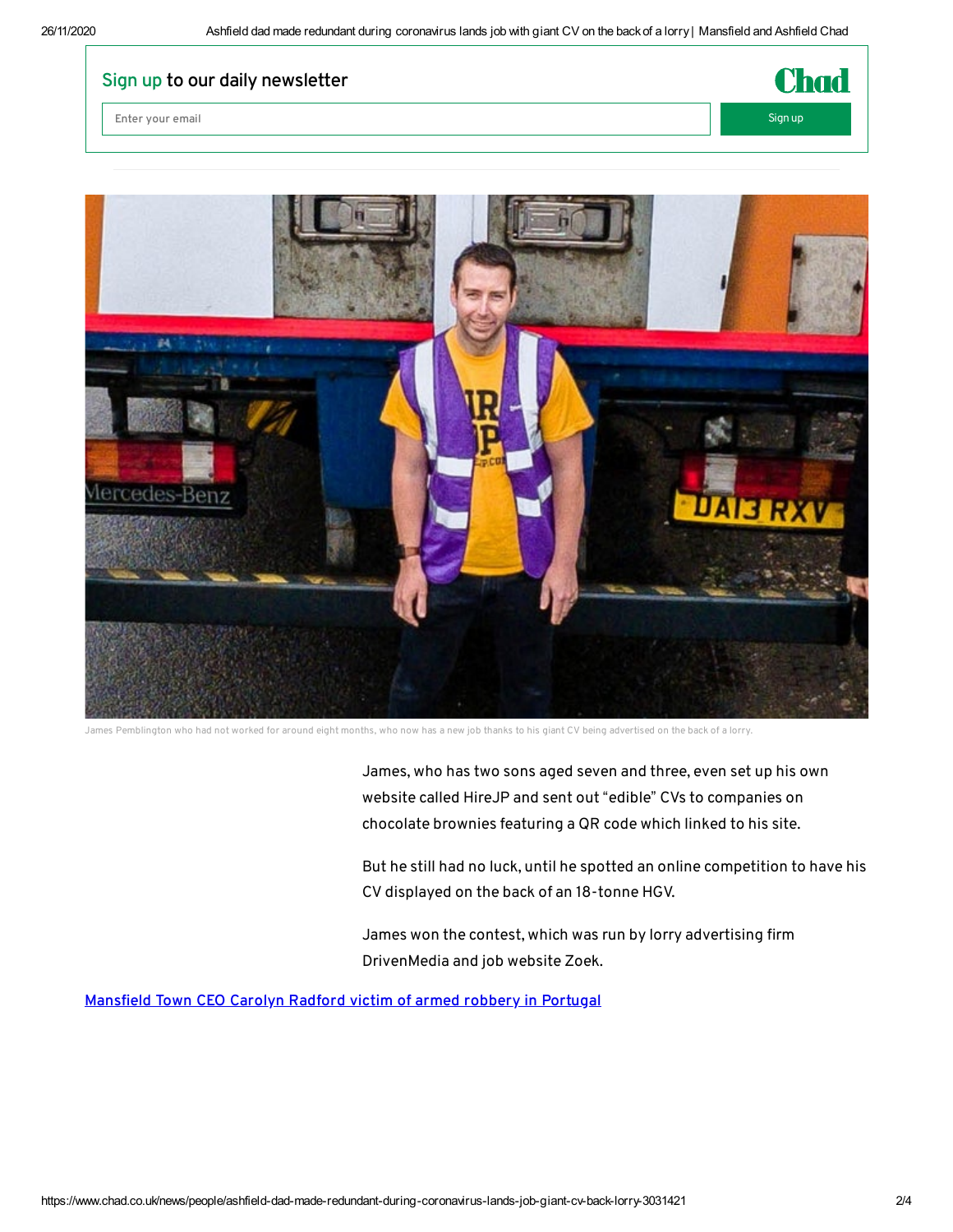

James Pemblington who had not worked for around eight months, who now has a new job thanks to his giant CV being advertised on the back of a lorry - Pictured with Edward Hollands - DrivenMedia & Hannah Scragg from Zoek.

The company, run by Dragons' Den entrepreneur Ed Hollands, slapped James' CV and photograph on the truck which travelled across the UK.

Just 48 hours later he got offered a job as deputy manager at Burton testing centre from a boss who spotted it while waiting in traffic.

James, of Annesley, said: "I had applied in total to about 100 jobs. It was just rejection emails or nothing at all.

Advertisement

"I had two interviews where I got down to 13 of 100-odd and the companies said my CV was great but the person employed had been in the industry longer.

"I needed to do something different and creative to show my personality and get the attention of the recruiting manager.

**Huthwaite [youngster's](https://www.chad.co.uk/news/people/huthwaite-youngsters-poppy-mask-effort-raise-funds-3031022) poppy mask effort to raise funds**

"When I saw the competition to have your CV on the lorry Ithought 'that is wicked.'

"I loved the idea. Then I got the message that I had won.